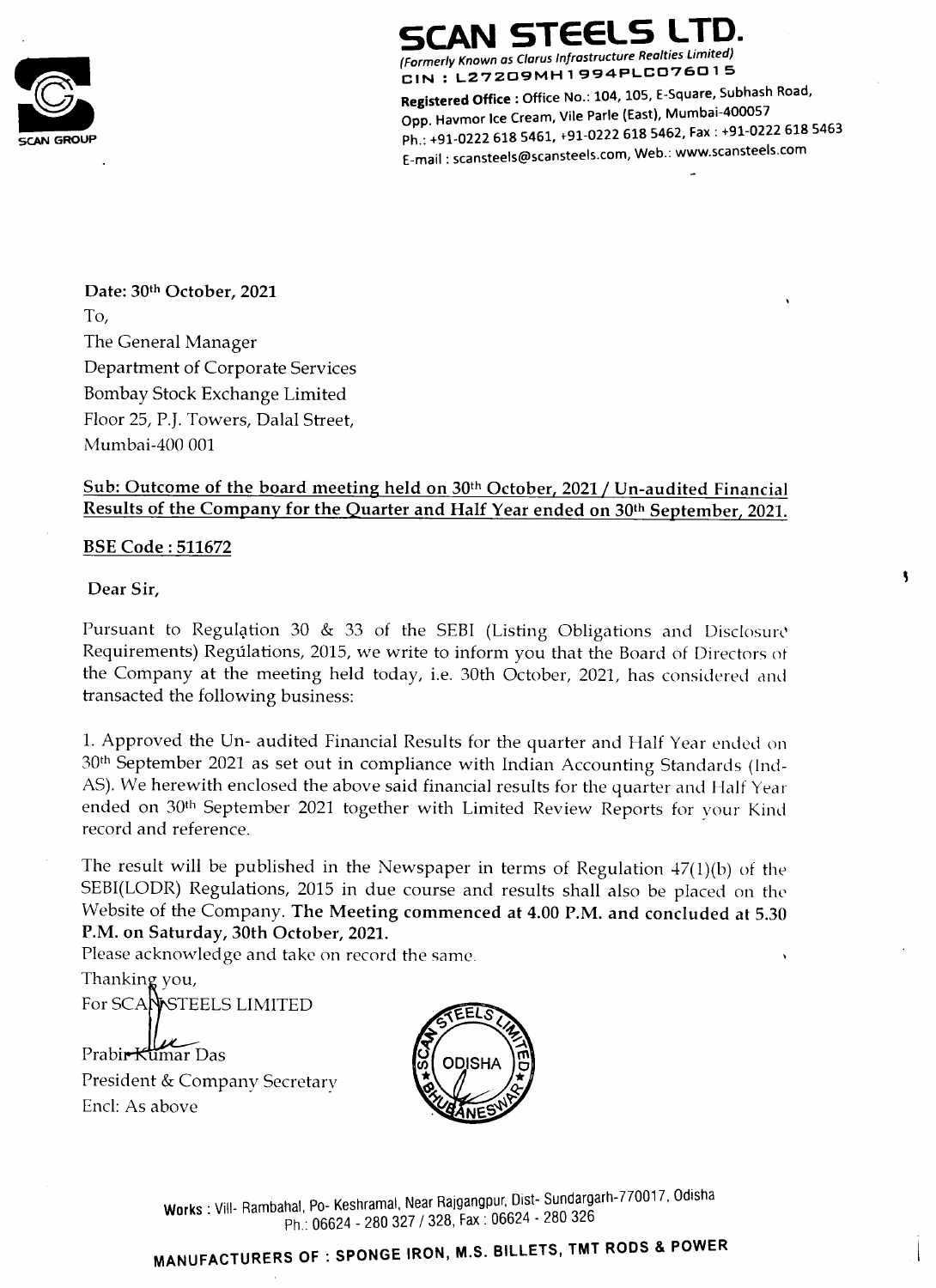## SCAN STEELS LTD. (Formerly Known as Clarus Infrastructure Realties Limited)

<u>aestra de la componenta de la componenta de la componenta de la componenta de la componenta de la componenta d</u>



#### CIN- L27209MH1994PLC076015

# : Vill- Ram<br>ACTURE Works : Vill- Rambahal, Po- Keshramal, Near Rajgangpur, Dist- Sundargarh-770017, Odisha Ph.: 06624 - 280 327 / 328, Fax : 06624 - 280 326

## Statement of Unaudited Financial Results for the Quarter & Half Year Ended 30th September, <sup>2021</sup>

|               |                                                                                                  |                                                                | SCAN STEELS LTD.<br>(Formerly Known as Clarus Infrastructure Realties Limited)                                              |                    |                     |                                                     |                          |
|---------------|--------------------------------------------------------------------------------------------------|----------------------------------------------------------------|-----------------------------------------------------------------------------------------------------------------------------|--------------------|---------------------|-----------------------------------------------------|--------------------------|
|               |                                                                                                  |                                                                | CIN: L27209MH1994PLC076015                                                                                                  |                    |                     |                                                     |                          |
|               |                                                                                                  |                                                                | Registered Office: Office No.: 104, 105, E-Square, Subhash Road,<br>Opp. Havmor Ice Cream, Vile Parle (East), Mumbai-400057 |                    |                     |                                                     |                          |
|               | <b>SCAN GROUP</b>                                                                                |                                                                | Ph.: +91-0222 618 5461, +91-0222 618 5462, Fax : +91-0222 618 5463                                                          |                    |                     |                                                     |                          |
|               |                                                                                                  |                                                                | E-mail: scansteels@scansteels.com, Web.: www.scansteels.com                                                                 |                    |                     |                                                     |                          |
|               |                                                                                                  |                                                                |                                                                                                                             |                    |                     |                                                     |                          |
|               |                                                                                                  |                                                                |                                                                                                                             |                    |                     |                                                     |                          |
|               |                                                                                                  |                                                                | CIN-L27209MH1994PLC076015                                                                                                   |                    |                     |                                                     |                          |
|               | Reg. Off: Office No. 104, 105, E-Square, Subhash Road, Vile Parle (East) , Mumbai-400057         | Telephone: +91-022-26185461 ; Email: scansteels@scansteels.com |                                                                                                                             |                    |                     |                                                     |                          |
|               | Statement of Unaudited Financial Results for the Quarter & Half Year Ended  30th September, 2021 |                                                                |                                                                                                                             |                    |                     | (Amount Rs. In Lacs, except earning per share data) |                          |
| <b>SI</b>     | <b>Particulars</b>                                                                               |                                                                | Quarter Ended                                                                                                               |                    | Half Year Ended     |                                                     | Financial                |
| No.           |                                                                                                  | 30.09.2021                                                     |                                                                                                                             |                    |                     |                                                     |                          |
|               |                                                                                                  |                                                                | 30.06.2021                                                                                                                  | 30.09.2020         | 30.09.2021          | 30.09.2020                                          | Year Ended<br>31.03.2021 |
|               | Income from Operations                                                                           | Unaudited                                                      | Unaudited                                                                                                                   | Unaudited          | Unaudited           | Unaudited                                           | Audited                  |
| a)            | (i) Gross Sales/Income from operations                                                           | 16,096.13                                                      | 23,827.10                                                                                                                   | 13,536.15          | 39,923.23           | 28,806.46                                           | 73,210.37                |
|               | $(i)$ Other Operating Income                                                                     |                                                                |                                                                                                                             |                    |                     |                                                     |                          |
| $\mathbf{b}$  | Total Revenue from operations (i+ii)<br>Other Income                                             | 16,096.13<br>105.68                                            | 23,827.10<br>90.68                                                                                                          | 13,536.15          | 39,923.23           | 28,806.46                                           | 73,210.37                |
|               | Total Income (a+b)                                                                               | 16,201.82                                                      | 23,917.78                                                                                                                   | 0.02<br>13,536.17  | 196.36<br>40,119.60 | 113.94<br>28,920.40                                 | 435.17                   |
|               | <b>Expenses</b><br>[a. Cost of Materials Consumed]                                               |                                                                |                                                                                                                             |                    |                     |                                                     | 73,645.54                |
|               | b. Purchases of Stock in Trade                                                                   | 14,873.99<br>28.78                                             | 18,515.31<br>83.44                                                                                                          | 9,002.31<br>165.09 | 33,389.30           | 18,092.50                                           | 48,825.30                |
|               | (c. Changes in Inventories of finished goods<br>and work in process.                             | (3,533.42)                                                     | (2,149.09)                                                                                                                  | (754.46) $\mid$    | 112.22              | 514.68                                              | 800.48                   |
|               | d. Employees Benefit Expenses                                                                    | 631.83                                                         | 628.69                                                                                                                      | 630.50             | (5,682.51)          | 814.74                                              | 1,180.68                 |
|               | (e. Finance cost)                                                                                | 240.14                                                         | 212.15                                                                                                                      | 282.56             | 1,260.52<br>452.29  | 1,227.17<br>599.68                                  | 2,613.95<br>1,087.03     |
|               | f. Depreciation & Amortisation                                                                   | 318.24                                                         | 318.20                                                                                                                      | 308.43             | 636.44              | 616.31                                              | 1,397.60                 |
|               | g. Other Expenditure<br>Total Expenses (a to g)                                                  | 3,432.60                                                       | 3,389.18                                                                                                                    | 3,425.15           | 6,821.78            | 6,415.10                                            | 12,906.29                |
|               | Profit / (Loss) before Exceptional Items                                                         | 15,992.16                                                      | 20,997.88                                                                                                                   | 13,059.57          | 36,990.04           | 28,280.18                                           | 68,811.32                |
|               | $(1-2)$<br>Exceptional items                                                                     | 209.66                                                         | 2,919.90                                                                                                                    | 476.60             | 3,129.56            | 640.22                                              | 4,834.22                 |
|               | $ Profit / (Loss) Before Tax (3-4)$                                                              | 209.66                                                         | 2,919.90                                                                                                                    | 476.60             |                     |                                                     |                          |
| $\mathfrak b$ | $\frac{1}{2}$ Tax expenses                                                                       |                                                                |                                                                                                                             |                    | 3,129.56            | 640.22                                              | 4,834.22                 |
|               | (a) Current Tax<br>(b) Deferred tax                                                              | 9.32                                                           | 3.10<br>737.20                                                                                                              |                    | 3.10                |                                                     | 30.07                    |
|               | $\vert c \vert$ income tax for earlier year                                                      | 6.30                                                           |                                                                                                                             | 454.39             | 746.52<br>6.30      | 599.59                                              | 1,729.60                 |
|               | Total Tax Expenses $(6(a)$ to $6(c)$<br>$ Net Profit / (Loss) for the period After$              | 15.63                                                          | 740.30                                                                                                                      | 454.39             | 755.93              | 599.59                                              | (0.02)<br>1,759.65       |

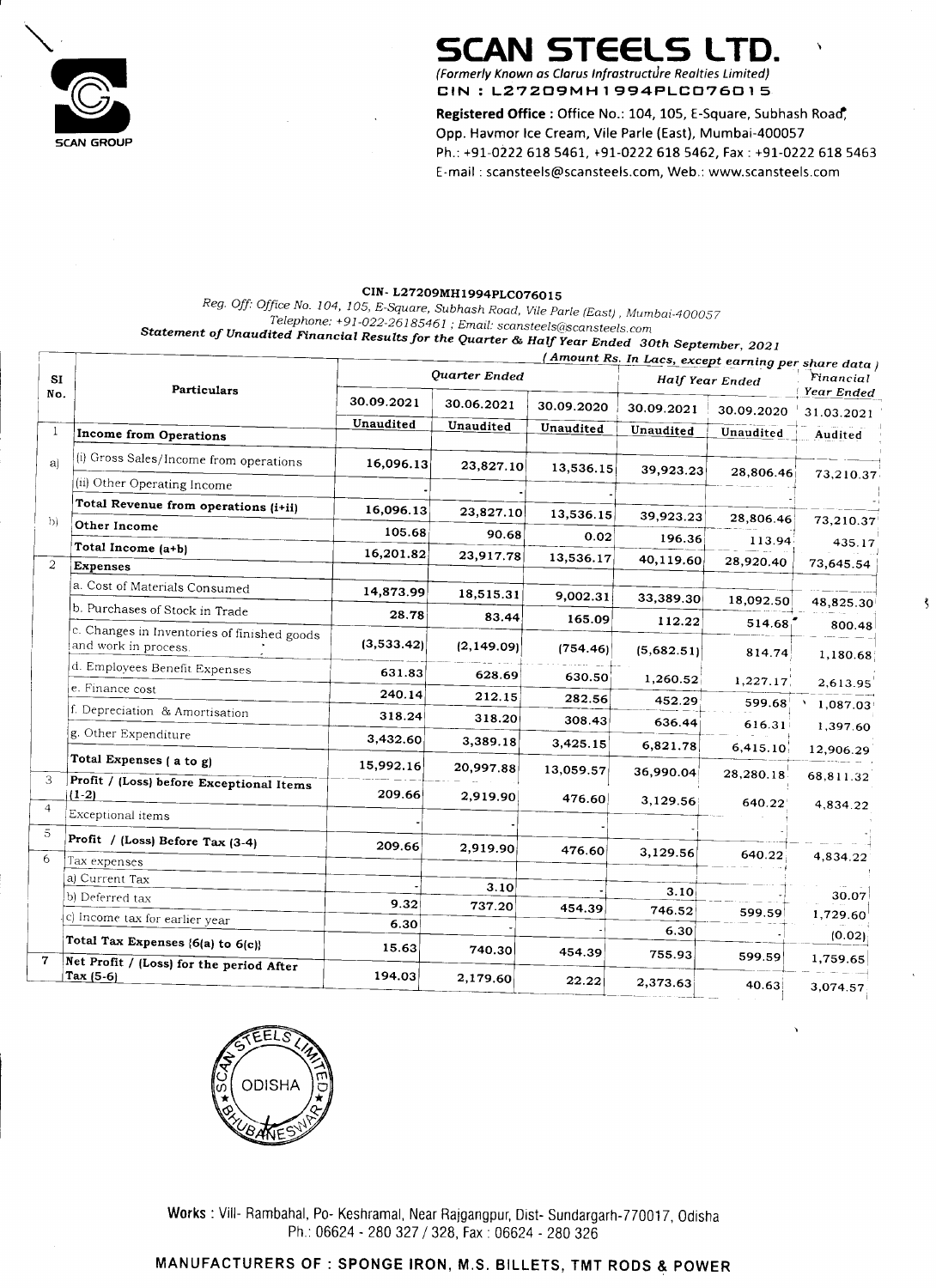## SCAN STEELS LTD.





30th October 2021

Bhubaneswar

|                  |                                                                                                                                         |                         | <b>SCAN STEELS LTD.</b>                                                                                                          |                         |                         |            |                                                                                                                                                                                                                                             |
|------------------|-----------------------------------------------------------------------------------------------------------------------------------------|-------------------------|----------------------------------------------------------------------------------------------------------------------------------|-------------------------|-------------------------|------------|---------------------------------------------------------------------------------------------------------------------------------------------------------------------------------------------------------------------------------------------|
|                  |                                                                                                                                         |                         | (Formerly Known as Clarus Infrastructure Realties Limited)<br>CIN: L27209MH1994PLC076015                                         |                         |                         |            |                                                                                                                                                                                                                                             |
|                  | <b>SCAN GROUP</b>                                                                                                                       |                         | Registered Office: Office No.: 104, 105, E-Square, Subhash Road,<br>Opp. Havmor Ice Cream, Vile Parle (East), Mumbai-400057      |                         |                         |            |                                                                                                                                                                                                                                             |
|                  |                                                                                                                                         |                         | Ph.: +91-0222 618 5461, +91-0222 618 5462, Fax: +91-0222 618 5463<br>E-mail: scansteels@scansteels.com, Web.: www.scansteels.com |                         |                         |            |                                                                                                                                                                                                                                             |
|                  |                                                                                                                                         |                         |                                                                                                                                  |                         |                         |            |                                                                                                                                                                                                                                             |
| <b>SI</b><br>No. | <b>Particulars</b>                                                                                                                      |                         | Ouarter Ended                                                                                                                    |                         |                         |            |                                                                                                                                                                                                                                             |
|                  |                                                                                                                                         |                         |                                                                                                                                  |                         | Half Year Ended         |            | Financial<br>Year Ended                                                                                                                                                                                                                     |
|                  |                                                                                                                                         | 30.09.2021<br>Unaudited | 30.06.2021<br>Unaudited                                                                                                          | 30.09.2020<br>Unaudited | 30.09.2021<br>Unaudited | 30.09.2020 | 31.03.2021                                                                                                                                                                                                                                  |
|                  | Other Comprehensive income net of income  <br><u> tax (OCI)</u>                                                                         |                         |                                                                                                                                  |                         |                         | Unaudited  | Audited                                                                                                                                                                                                                                     |
| A                | i)Items that will not be reclassified to Profit<br><u>land Loss</u>                                                                     | 12.41                   | (20.65)                                                                                                                          | 56.11                   | (8.24)                  | 115.56     | $40.18 +$                                                                                                                                                                                                                                   |
| Β                | (ii) Income tax relating to items that will not<br>be reclassified to Profit or Loss<br>i)Items that will be reclassified to Profit and |                         |                                                                                                                                  |                         |                         |            |                                                                                                                                                                                                                                             |
|                  | $\lfloor$ LOSS<br>ii) Income tax relating to items that will be                                                                         |                         |                                                                                                                                  |                         |                         |            |                                                                                                                                                                                                                                             |
|                  | reclassified to Profit or Loss<br>Total Other Comprehensive Income /<br>$ $ (Loss) (8A+8B)                                              | 12.41                   | (20.65)                                                                                                                          | 56.11                   | (8.24)                  | 115.56     | 40.18                                                                                                                                                                                                                                       |
|                  | Total comprehensive Income for the<br>$\vert$ period $(7+8)$                                                                            | 206.44                  | 2,158.94                                                                                                                         | 78.33                   | 2,365.39                | 156.19     | 3,114.75                                                                                                                                                                                                                                    |
| 10               | Paid-up equity share capital (Face Value of '<br>$ Rs. 10 each$ )                                                                       | 5,235.23                | 5,235.23                                                                                                                         | 5,235.23                | 5,235.23                | 5,235.23   | 5,235.23                                                                                                                                                                                                                                    |
|                  | Reserve excluding Revaluation Reserves                                                                                                  |                         |                                                                                                                                  |                         |                         |            | 24,780.81<br>and the second complete and the second property of the second property of the second property of the second property of the second property of the second property of the second property of the second property of the second |
| 12               | Earning Per Share (EPS) (Before & after<br><b>Extraordinary Items</b> )                                                                 |                         |                                                                                                                                  |                         |                         |            |                                                                                                                                                                                                                                             |
|                  | a) Basic EPS (Before & after Extraordinary<br>[Items] for the period, for the year to date<br>and for the previous year (not to be      | 0.37                    | 4.16                                                                                                                             | 0.04                    | 4.53                    | 0.08       | 5.87                                                                                                                                                                                                                                        |
|                  | lannualized).<br>(b)Diluted EPS (Before & after Extraordinary)<br>(Items) for the period, for the year to date                          | 0.37                    | 4.16                                                                                                                             | 0.04                    | 4.53                    | 0.08       |                                                                                                                                                                                                                                             |
| Notes:           | and for the previous year (not to be<br>lannualized)                                                                                    |                         |                                                                                                                                  |                         |                         |            | 5.87                                                                                                                                                                                                                                        |

- imited review of the re 1 The above unaudited financial results have been reviewed by the Audit Committee and approved by the Board of Directors at then respective meetings held on October 30, 2021.The Statutory Auditors have carried out a Limited review of the results for the quarter ended September 30, 2021.
- 2 The Company is engaged in only one segment viz. Steel Manufacturing and as such there is no separate reportable segments as per IND AS -108 "Operating Segment".
- 3 Figures for the previous periods have been regrouped, rearranged and/or reclassified to confirm to the classification of the current period, wherever necessary.
- and BSE website (www. bseindia cont <sup>4</sup>The above resuits are available on the Company's website at www.scansteels.com

» For and on behalf of the Board of Directors

For Scan Steels Limited

 $\sum_{i=1}^{n}$  $\boldsymbol{\mu}$ 

Ankur Madaan

Whole Time Director

\_DIN - 07002199

Works : Vill- Rambahal, Po- Keshramal, Near Rajgangpur, Dist- Sundargarh-770017, Odisha Ph.: 06624 - 280 327 / 328, Fax : 06624 - 280 326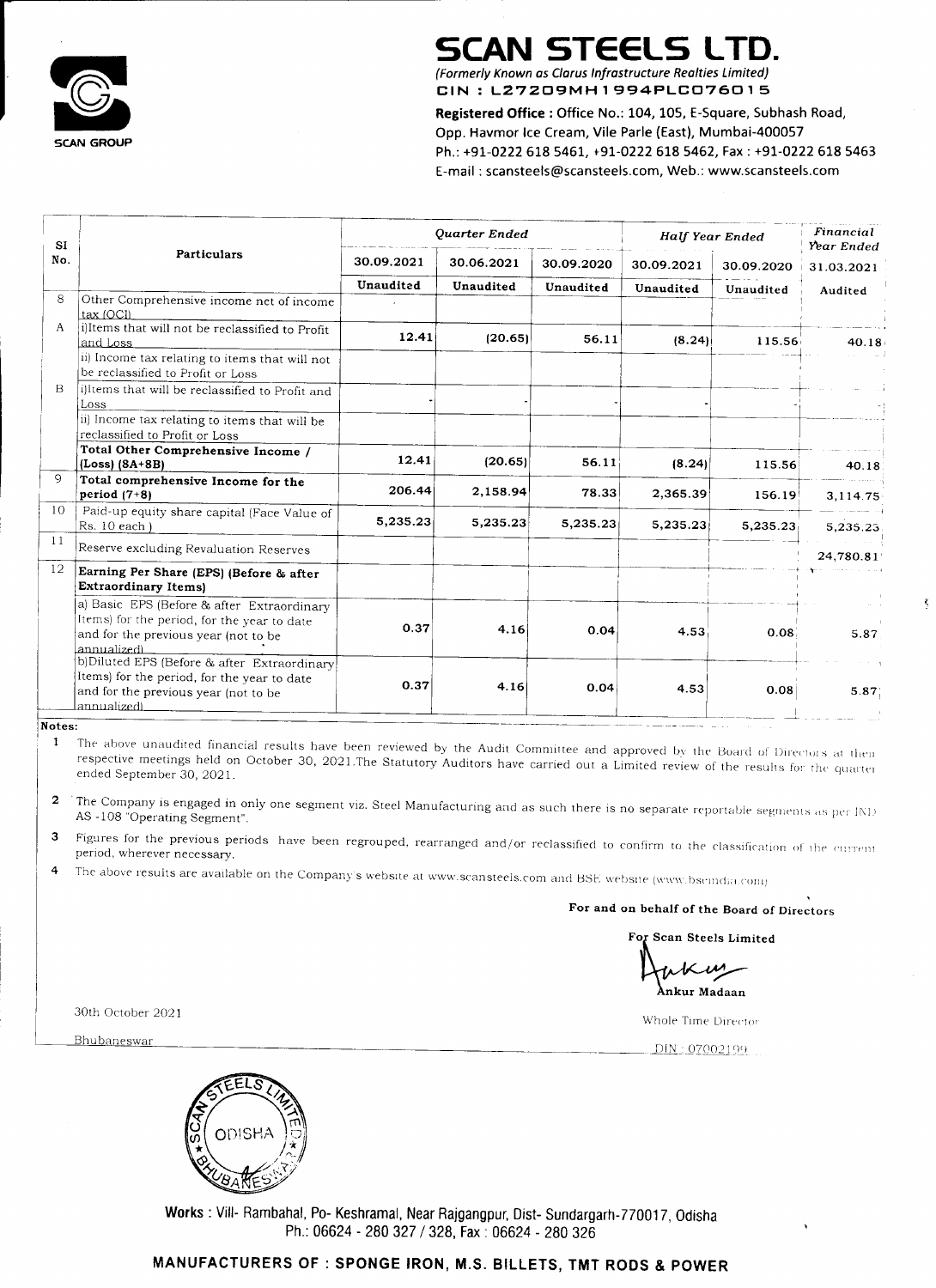## SCAN STEELS LTD. SCAN STEELS LTD<br>(Formerly Known as Clarus Infrastructure Realties Limited)

CIN : L27209MH1994PLC076015

Registered Office: Office No.: 104, 105, E-Square, Subhash Road, Opp. Havmor Ice Cream, Vile Parle (East), Mumbai-400057<br>SCAN GROUP Ph.: +91-0222 618 5461, +91-0222 618 5462, Fax : +91-0222 618 5463 E-mail : scansteels@scansteels.com, Web.: www.scansteels.com **SCAN S**<br>
(Formerly Known as Cla<br>
CIN : L27209<br>
Registered Office : Of<br>
Opp. Havmor Ice Crea<br>
Ph.: +91-0222 618 54<br>
E-mail : scansteels@s<br>
SCAN STEELS LIMITED<br>
L27209MH1994PLC0760<br>
Subhash Road, Opp. Havmor Ice Crea<br>
2-261

Reg. Off: Office No. 104, 105, E-Square, Subhash Road, Opp. Havmor Ice Cream, Vile Parle (East), Mumbai - <sup>400057</sup> Telephone: +91-022-26185461 ; Email: scansteels@scansteels.com

#### SCAN STEELS LIMITED CIN- L27209MH1994PLCO76015

#### Statement of Assets and Liabilities as at 30th September, 2021

 $\mathbf{v}$ 

|              | <b>Particulars</b>             | As at<br>30th Sept, 2021 | Amount in Rupees in Lacs<br>As at<br>31st March, 2021 |
|--------------|--------------------------------|--------------------------|-------------------------------------------------------|
|              |                                | Unaudited                | Audited                                               |
|              | <b>ASSETS</b>                  |                          |                                                       |
|              | Non-Current Assets:            |                          |                                                       |
| $\mathbf{a}$ | Plant, Property and Equipment  | 26,287.10                | 26,877.32                                             |
| $\mathsf{D}$ | Capital Work-in-Progress       | 358.02                   | 44.46                                                 |
| $\mathsf{C}$ | Intangible Assets              | 0.29                     | 0.29                                                  |
| $\mathbf d$  | Financial Assets               |                          |                                                       |
|              | (i) Investments                | 217.62                   | 44.59                                                 |
|              | (ii) Other Non-current Loans   |                          |                                                       |
|              | (iii) Other Financial Assets   | 1,709.89                 | 1,649.76                                              |
| $\epsilon$   | Other Non-Current Assets       | 962.06                   | 762.44                                                |
|              | Deferred Tax Assets            | $\overline{\phantom{m}}$ |                                                       |
|              | Sub-total - Non Current Assets | 29,534.98                | 29,378.85                                             |
|              | Current Assets :               |                          |                                                       |
| a            | Inventories                    | 18,402.63                | 12,899.87                                             |
| $\cup$       | <b>Financial Assets</b>        |                          |                                                       |
|              | (i) Current Investments        | $\blacksquare$           |                                                       |
|              | (ii) Trade Receivables         | 2,650.71                 | 2,817.93                                              |
|              | (iii) Cash and Bank Balances   | 259.43                   | 283.41                                                |
|              | (iv) Other Financial Assets    | $\bullet$                |                                                       |
| $\mathsf{C}$ | Other Current Assets           | 2,156.24                 | 2,029.41,                                             |
|              | Sub-total - Current Assets     | 23,469.01                | 18,030.61                                             |
|              | TOTAL-ASSETS                   | 53,003.99                | 47,409.46                                             |

| (iv) Other Financial Assets |           |           |
|-----------------------------|-----------|-----------|
| Other Current Assets        | 2,156.24  | 2,029.41, |
| Sub-total - Current Assets  | 23,469.01 | 18,030.61 |
| TOTAL-ASSETS                | 53,003.99 | 47,409.46 |

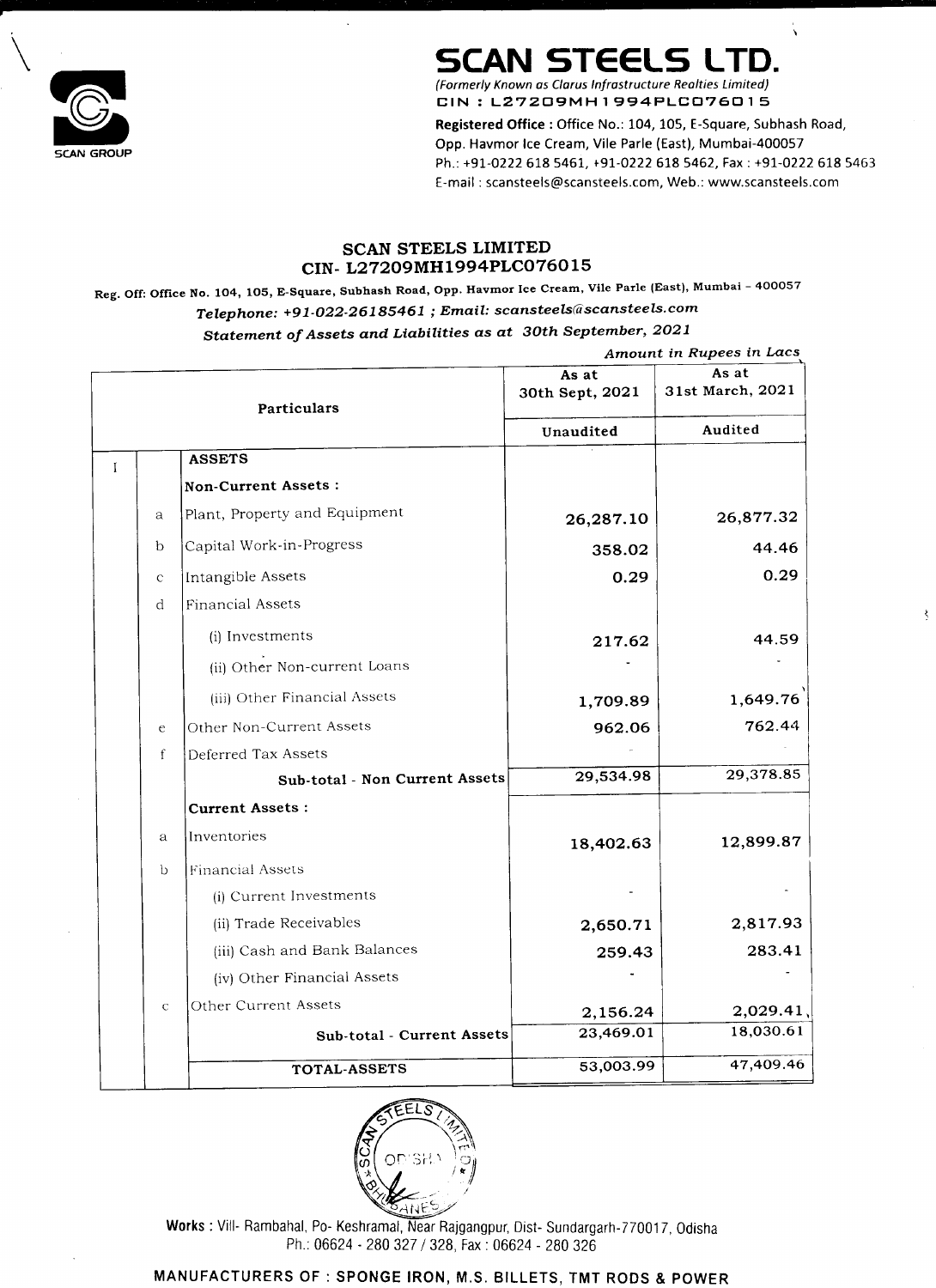Registered Office: Office No.: 104, 105, E-Square, Subhash Road, Opp. Havmor Ice Cream, Vile Parle (East), Mumbai-400057 Ph.: +91-0222 618 5461, +91-0222 618 5462, Fax : +91-0222 618 5463 E-mail : scansteels@scansieels.com, Web.: www.scansteels.com



# SCAN STEELS LTD.<br>
(Formerly Known as Clarus Infrastructure Realties Limited)

(Formerly Known as Clarus Infrastructure Realties Limited)<br>CIN : L27209MH1994PLC076015

|               | <b>Particulars</b>                                                                                                                                       | As at<br>30th Sept, 2021                    | As at<br>31st March, 2021                      |
|---------------|----------------------------------------------------------------------------------------------------------------------------------------------------------|---------------------------------------------|------------------------------------------------|
|               |                                                                                                                                                          | Unaudited                                   | Audited                                        |
|               | EQUITY AND LIABILITIES                                                                                                                                   |                                             |                                                |
|               | Equity:                                                                                                                                                  |                                             |                                                |
| $\mathbf{a}$  | Equity Share Capital                                                                                                                                     | 5,235.23                                    | 5,235.23                                       |
| b             | Other Equity                                                                                                                                             | 27,146.20                                   | 24,780.81                                      |
|               | Sub-total - Equity                                                                                                                                       | 32,381.43                                   | 30,016.04                                      |
|               | Non-Current Liabilities :                                                                                                                                |                                             |                                                |
| $\mathbf{a}$  | Financial Liabilities                                                                                                                                    |                                             |                                                |
|               | (i) Long Term Borrowings                                                                                                                                 | 4,569.63                                    | 4,888.17                                       |
|               | (ii) Other Financial Liabilities                                                                                                                         |                                             |                                                |
|               | Long Term provisions                                                                                                                                     |                                             |                                                |
| $\mathcal{C}$ | Deferred Tax Liabilities                                                                                                                                 | 3,032.79                                    | 2,286.27                                       |
| d             | Other Non-Current Liabilities                                                                                                                            |                                             |                                                |
|               | Sub-total - Non Current Liabilities                                                                                                                      | 7,602.42                                    | 7,174.44                                       |
|               | Current Liabilities :                                                                                                                                    |                                             |                                                |
| $\mathbf{a}$  | <b>Financial Liabilities</b>                                                                                                                             |                                             |                                                |
|               | (i) Short Term Borrowings                                                                                                                                | 6,310.43                                    | 3,522.52                                       |
|               | (ii) Trade Payables                                                                                                                                      | 1,522.90                                    | 1,377.99                                       |
|               | (iii) Other Financial Liabilities                                                                                                                        | 3,083.70                                    | 3,055.56                                       |
| $\mathfrak b$ | <b>Short Term Provisions</b>                                                                                                                             | 33.17                                       | 30.07                                          |
| $\mathbf C$   | Other Current Liabilities                                                                                                                                | 2,069.94                                    | 2,232.84                                       |
|               | Sub-total - Current Liabilities                                                                                                                          | 13,020.13                                   | 10,218.98                                      |
|               | TOTAL - EQUITY AND LIABILITIES                                                                                                                           | 53,003.99                                   | 47,409.46                                      |
|               | Figures for the previous periods have been regrouped and/or reclassified to confirm to the<br>classification of the current period, whereever necessary. |                                             |                                                |
|               |                                                                                                                                                          | For and on behalf of the Board of Directors |                                                |
|               | FEL<br>$\mathbf{1}$                                                                                                                                      |                                             | For Scan Steels Limited<br>Whole Time Director |

## MANUFACTURERS OF : SPONGE IRON, M.S. BILLETS, TMT RODS & POWER



 $\overline{\mathcal{K}}$ **Madaan**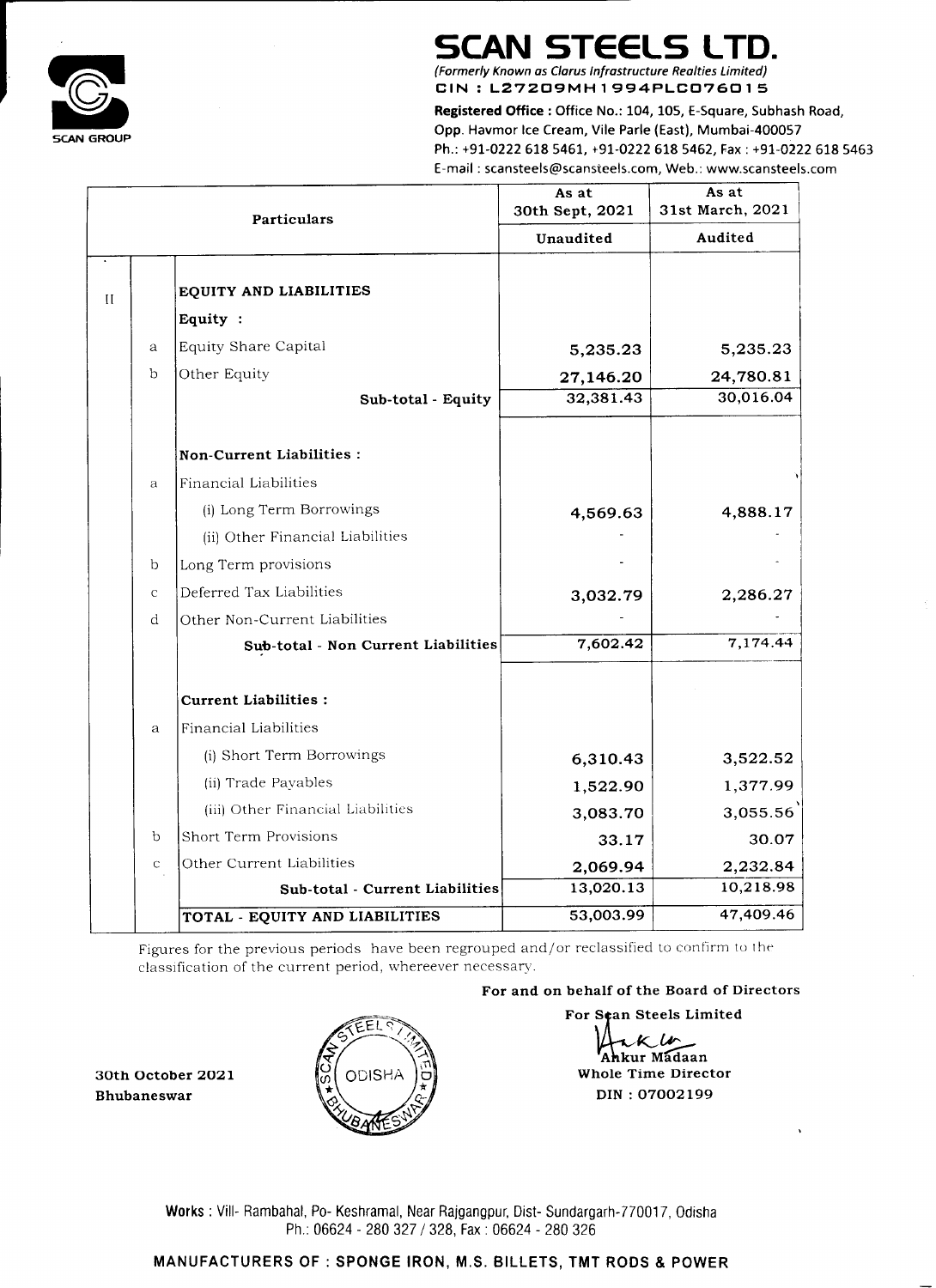

## SCAN STEELS LTD. SCAN STEELS LTD

Reg. Off: Office No. 104, 105, E-Square, Subhash Road, Opp. Havmor Ice Cream, Vile Parle (East), Mumbai <sup>4100057</sup> CIN- L27209MH1994PLC076015 Form GROUP<br>
CAN GROUP<br>
CAN STEE<br>
Reg. Off: Office No. 104, 105, E-Square, Subhash Road, O<br>
SCAN STEE<br>
Reg. Off: Office No. 104, 105, E-Square, Subhash Road, O<br>
CIN-127209MH<br>
Statement of Cash Flow for the Hal

#### SCAN STEELS LIMITED

For and on behalf of the Board M/s Scan Steels Limited riciv Ankur Madaan Director  $\overrightarrow{30}$  Director<br>Director Director Director Director

> - Keshram<br>624 - 280<br>SPONG Works : Vill- Rambahal, Po- Keshramal, Near Rajgangpur, Dist- Sundargarh-770017, Odisha Ph.: 06624 - 280 327 / 328, Fax : 06624 - 280 326

| SCAN GROUP                                                                                                                                                                                  | <b>SCAN STEELS LTD.</b><br>(Formerly Known as Clarus Infrastructure Realties Limited)<br>CIN: L27209MH1994PLC076015<br>Registered Office: Office No.: 104, 105, E-Square, Subhash Road,<br>Opp. Havmor Ice Cream, Vile Parle (East), Mumbai-400057<br>Ph.: +91-0222 618 5461, +91-0222 618 5462, Fax : +91-0222 618 546<br>E-mail: scansteels@scansteels.com, Web.: www.scansteels.com |                            |
|---------------------------------------------------------------------------------------------------------------------------------------------------------------------------------------------|----------------------------------------------------------------------------------------------------------------------------------------------------------------------------------------------------------------------------------------------------------------------------------------------------------------------------------------------------------------------------------------|----------------------------|
|                                                                                                                                                                                             |                                                                                                                                                                                                                                                                                                                                                                                        |                            |
|                                                                                                                                                                                             |                                                                                                                                                                                                                                                                                                                                                                                        |                            |
|                                                                                                                                                                                             |                                                                                                                                                                                                                                                                                                                                                                                        |                            |
|                                                                                                                                                                                             |                                                                                                                                                                                                                                                                                                                                                                                        |                            |
|                                                                                                                                                                                             |                                                                                                                                                                                                                                                                                                                                                                                        |                            |
|                                                                                                                                                                                             |                                                                                                                                                                                                                                                                                                                                                                                        |                            |
|                                                                                                                                                                                             |                                                                                                                                                                                                                                                                                                                                                                                        |                            |
|                                                                                                                                                                                             |                                                                                                                                                                                                                                                                                                                                                                                        |                            |
|                                                                                                                                                                                             |                                                                                                                                                                                                                                                                                                                                                                                        |                            |
| Reg. Off: Office No. 104, 105, E-Square, Subhash Road, Opp. Havmor Ice Cream, Vile Parle (East), Mumbai                                                                                     | SCAN STEELS LIMITED                                                                                                                                                                                                                                                                                                                                                                    | $-400057$                  |
|                                                                                                                                                                                             | CIN-L27209MH1994PLC076015                                                                                                                                                                                                                                                                                                                                                              |                            |
|                                                                                                                                                                                             | Statement of Cash Flow for the Half Year Ended 30th September, 2021                                                                                                                                                                                                                                                                                                                    | (Rupees in INR' Lakhs)     |
|                                                                                                                                                                                             | Half Year Ended 30th                                                                                                                                                                                                                                                                                                                                                                   | Half Year Ended 30th       |
| <b>Particulars</b>                                                                                                                                                                          | Sept, 2021<br>Unaudited                                                                                                                                                                                                                                                                                                                                                                | Sept, 2020<br>Unaudited    |
| Operating Activities                                                                                                                                                                        |                                                                                                                                                                                                                                                                                                                                                                                        |                            |
| Profit before tax from continuing operations                                                                                                                                                | 3,129.56                                                                                                                                                                                                                                                                                                                                                                               | 640.22                     |
| Profit/(loss) before tax from discontinuing operations                                                                                                                                      | 3,129.56                                                                                                                                                                                                                                                                                                                                                                               | 640.22                     |
| <b>Profit before tax</b><br>$\operatorname{\mathsf{Ad}}\nolimits_1^{\operatorname{\mathsf{Id}}\nolimits}$ and $\operatorname{\mathsf{Ad}}\nolimits_2^{\operatorname{\mathsf{Id}}\nolimits}$ |                                                                                                                                                                                                                                                                                                                                                                                        |                            |
| Depreciation and Amortisation                                                                                                                                                               | 636.44                                                                                                                                                                                                                                                                                                                                                                                 | 616.31                     |
| Interest Income                                                                                                                                                                             | (56.51)<br>(37.61)                                                                                                                                                                                                                                                                                                                                                                     | (62.57)                    |
| Profit on sale of shares<br> Interest Paid                                                                                                                                                  | 452.29                                                                                                                                                                                                                                                                                                                                                                                 | 599.68                     |
| Interest on Income Tax refund                                                                                                                                                               | (35.11)                                                                                                                                                                                                                                                                                                                                                                                |                            |
| Dividend Income                                                                                                                                                                             | 0.08<br>(67.05)                                                                                                                                                                                                                                                                                                                                                                        |                            |
| †Other Income<br>Operating profit / (loss) before working capital changes                                                                                                                   | 4,022.08                                                                                                                                                                                                                                                                                                                                                                               | 1,793.64                   |
| Working capital adjustments:                                                                                                                                                                |                                                                                                                                                                                                                                                                                                                                                                                        |                            |
| Increase/(decrease) in short-term Borrowings                                                                                                                                                | 2,787.91                                                                                                                                                                                                                                                                                                                                                                               | (1,568.20)<br>(1,121.16)   |
| Increase/(decrease) in Trade payables                                                                                                                                                       | 144.91<br>28.14                                                                                                                                                                                                                                                                                                                                                                        | (477.98)                   |
| Increase/(Decrease) in other current financial liabilities<br>Increase/(decrease) in other current liabilities                                                                              | (162.90)                                                                                                                                                                                                                                                                                                                                                                               | 802.97                     |
| Decrease/(increase) in trade receivables                                                                                                                                                    | 79.67                                                                                                                                                                                                                                                                                                                                                                                  | 1,043.18                   |
| [Decrease/(increase) in inventories                                                                                                                                                         | (5,502.76)                                                                                                                                                                                                                                                                                                                                                                             | 675.70<br>145.17           |
| Decrease/(increase) in other current assets                                                                                                                                                 | (17.18)<br>1,379.86                                                                                                                                                                                                                                                                                                                                                                    | 1,293.32                   |
| [Income taxes paid]                                                                                                                                                                         | (28.16)                                                                                                                                                                                                                                                                                                                                                                                | (4.86)                     |
| NET CASH INFLOW FROM OPERATING ACTIVITIES (A)                                                                                                                                               | 1,351.71                                                                                                                                                                                                                                                                                                                                                                               | 1,288.46                   |
| Investing Activities                                                                                                                                                                        |                                                                                                                                                                                                                                                                                                                                                                                        | (176.13)                   |
| Purchase of property, plant and equipment                                                                                                                                                   | (309.24)                                                                                                                                                                                                                                                                                                                                                                               |                            |
| Proceeds from Sale of Property, Plant and equipment                                                                                                                                         | 87.55                                                                                                                                                                                                                                                                                                                                                                                  |                            |
|                                                                                                                                                                                             | (180.00)                                                                                                                                                                                                                                                                                                                                                                               |                            |
| Proceeds from Sale of Investment<br>Purchase of Mutual Fund                                                                                                                                 | 56.51                                                                                                                                                                                                                                                                                                                                                                                  | 62.57                      |
| Interest received (finance income)                                                                                                                                                          |                                                                                                                                                                                                                                                                                                                                                                                        | (126.77)                   |
| Dividend received (finance income)                                                                                                                                                          | 0.08<br>(60.13)                                                                                                                                                                                                                                                                                                                                                                        |                            |
| Movement in Other non-currrent financial assets                                                                                                                                             | (199.62)                                                                                                                                                                                                                                                                                                                                                                               | 2.72                       |
| $\mid$ Movement in Other non-currrent assets<br>NET CASH OUTFLOW FROM INVESTING ACTIVITIES (B)                                                                                              | (604.86)                                                                                                                                                                                                                                                                                                                                                                               | (237.61)                   |
| <b>Financing Activities</b>                                                                                                                                                                 |                                                                                                                                                                                                                                                                                                                                                                                        |                            |
| Interest paid                                                                                                                                                                               | (452.29)                                                                                                                                                                                                                                                                                                                                                                               | (599.68)                   |
| Proceeds / (Repayment) of Borrowings<br>NET CASH INFLOW (OUTFLOW) FROM FINANCING ACTIVITIES ('C)                                                                                            | (318.54)<br>(770.83)                                                                                                                                                                                                                                                                                                                                                                   | (485.65)<br>$(1,085.33)^+$ |

| Increase/(decrease) in other current habilities |
|-------------------------------------------------|
| Decrease/(increase) in trade receivables        |
| Decrease/(increase) in inventories              |
| Decrease/(increase) in other current assets     |

| Net increase (decrease) in cash and cash equivalents $(A+B+C)$ | (23.98) | (34.49) |
|----------------------------------------------------------------|---------|---------|
| $ Cash$ and cash equivalents at the beginning of the year      | 283.41  | 179.47  |
| Cash and cash equivalents at year end                          | 259.43  | 144.98  |
|                                                                |         |         |



Y

Bhubaneswar